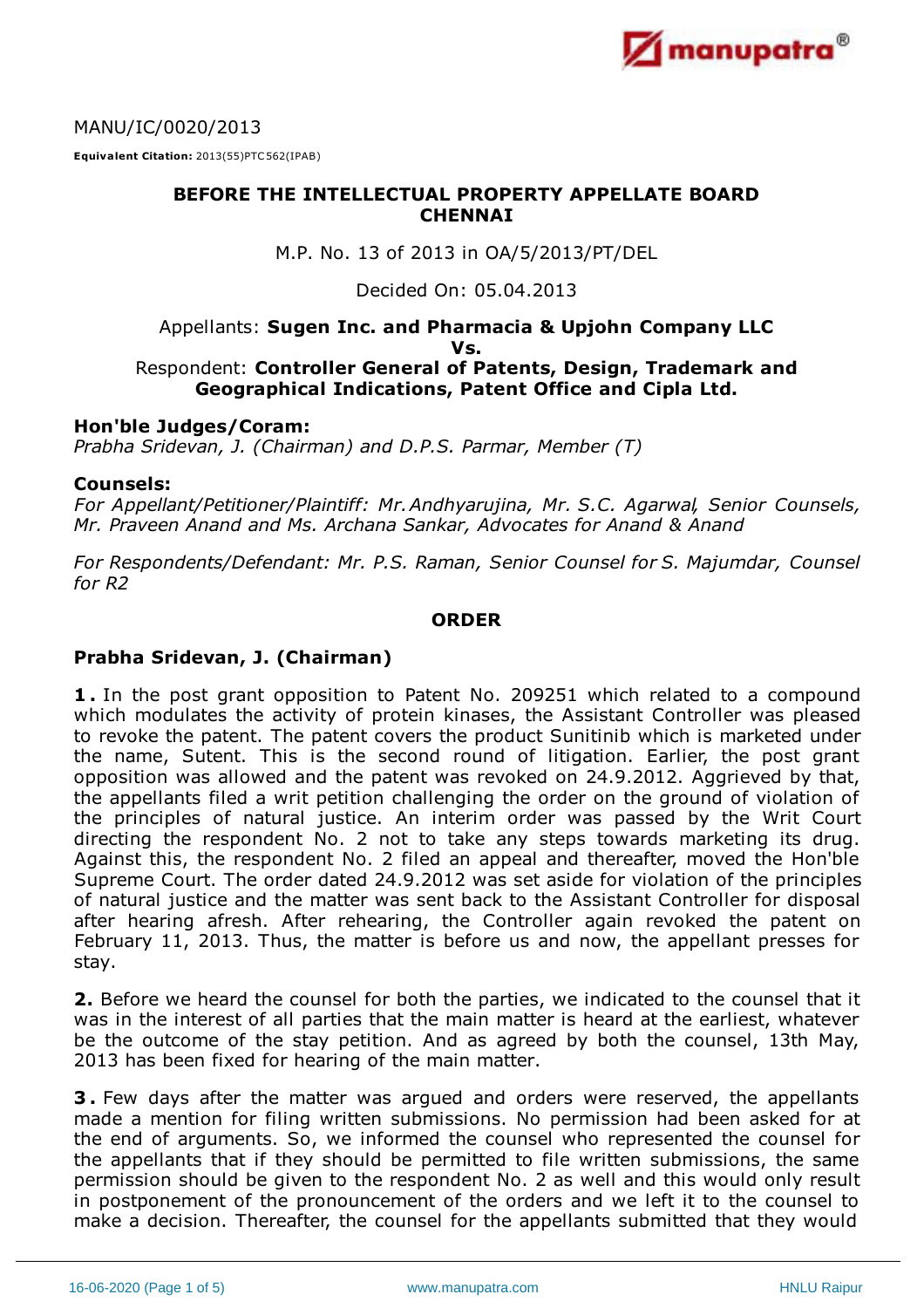

not be filing written submissions.

**4 .** Pursuant to the revocation of the patent, it is alleged that other pharmaceutical companies which make generic drugs are attempting to introduce into the market the generic version of the invention. Mr. Praveen Anand, learned counsel appearing for the appellants submitted that a temporary arrangement could be arrived at between the parties herein by which stay could be granted on the understanding, the appellants would not proceed against the second respondent herein. Learned senior counsel appearing for the second respondent submitted that they were not willing to make any concession which would secure to them an advantage over other generic manufacturers.

**5 .** Three counsel appeared on behalf of the appellants. Learned senior counsel Mr. Andhyarujina, submitted that Section 25(2) of the Patents Act, 1970 ('Act' in short) makes it clear that the opposition can be filed only on the grounds specified in the said section and no other, whereas the grounds raised show that Section 25(2)(b) was given up. It was also submitted that though in the opposition, in paragraph 6.1, the ground of prior public use/public knowledge has been referred to, in Form-7 only four grounds had been raised and they are, Section  $25(2)(d)$ ,  $25(2)(e)$ ,  $25(2)(f)$  and  $25(2)$ (h) of the Act. It was submitted that since Section 25(2)(b) was given up, the Controller cannot mix up the grounds under Section 25(2)(d) with prior publication. He referred to page 5 of the impugned order. He relied on Bachhaj Nahar v. Nilima Mandal [MANU/SC/8199/2008 : (2008) 17 SCC 491]. He submitted that the reply evidence was filed beyond the statutorily provided time. He submitted that the petition under Rule 137 was filed stating that since no petition could be filed under Rule 138, the irregularity in the procedure may be condoned. According to the learned senior counsel, there is nothing on record to show that an order was passed thereon. He submitted that when the reply evidence was filed beyond time, that ought not to have been considered by the Controller. He submitted that entertaining the reply evidence was wrong since there was no speaking order. The next error pointed out by the learned senior counsel was regarding the second affidavit of Dr. Cui. Learned counsel submitted that this evidence ought to have been sent to the Opposition Board whose recommendations are taken into account by the Controller for arriving at the decision. Without this evidence, the Opposition Board's recommendations are vitiated. He referred to the letter dated 8.9.2009 filed by the respondent which shows that the affidavit of Dr. Cui was received by them and that they were requesting for a chance to file a counter affidavit. Learned senior counsel submitted that both Sections 25(3)(b) and Rule 56(4) must be borne in mind by the Controller. He submitted that it is not clear why the Controller held that the documents cannot be sent to the Opposition Board because it did not form part of the pleadings. Learned counsel referred to Union of India v. Col. J.N. Sinha [MANU/SC/0500/1970 : (1970) 2 SCC 458].

**6.** Learned senior counsel Mr. S.C. Agarwal submitted that Sections 25(3)(b) & 25(3) (c) read with Rule 58 and 59 make it abundantly clear that the rules are mandatory and the Opposition Board must consider all the documents and if any evidence is not considered by it, then, the order is vitiated. He submitted that the words, 'such procedure' in Section 25(3) (c) refer to the Rules and if it is not so, the edifice of the Opposition Board is not in accordance with law. He submitted that the crucial evidence was not considered. He pointed out two grievous errors which vitiate the order; (i) reception of time barred reply evidence and (ii) rejection of the valid evidence. Learned counsel submitted that the ground taken in paragraph 5.1 of the Opposition regarding D-3 is insufficient and the Board has not made any recommendation on D-3.

**7 .** Learned counsel Mr. Praveen Anand made his submissions on merits, after the learned senior counsel made their submissions on the technical flaws. He submitted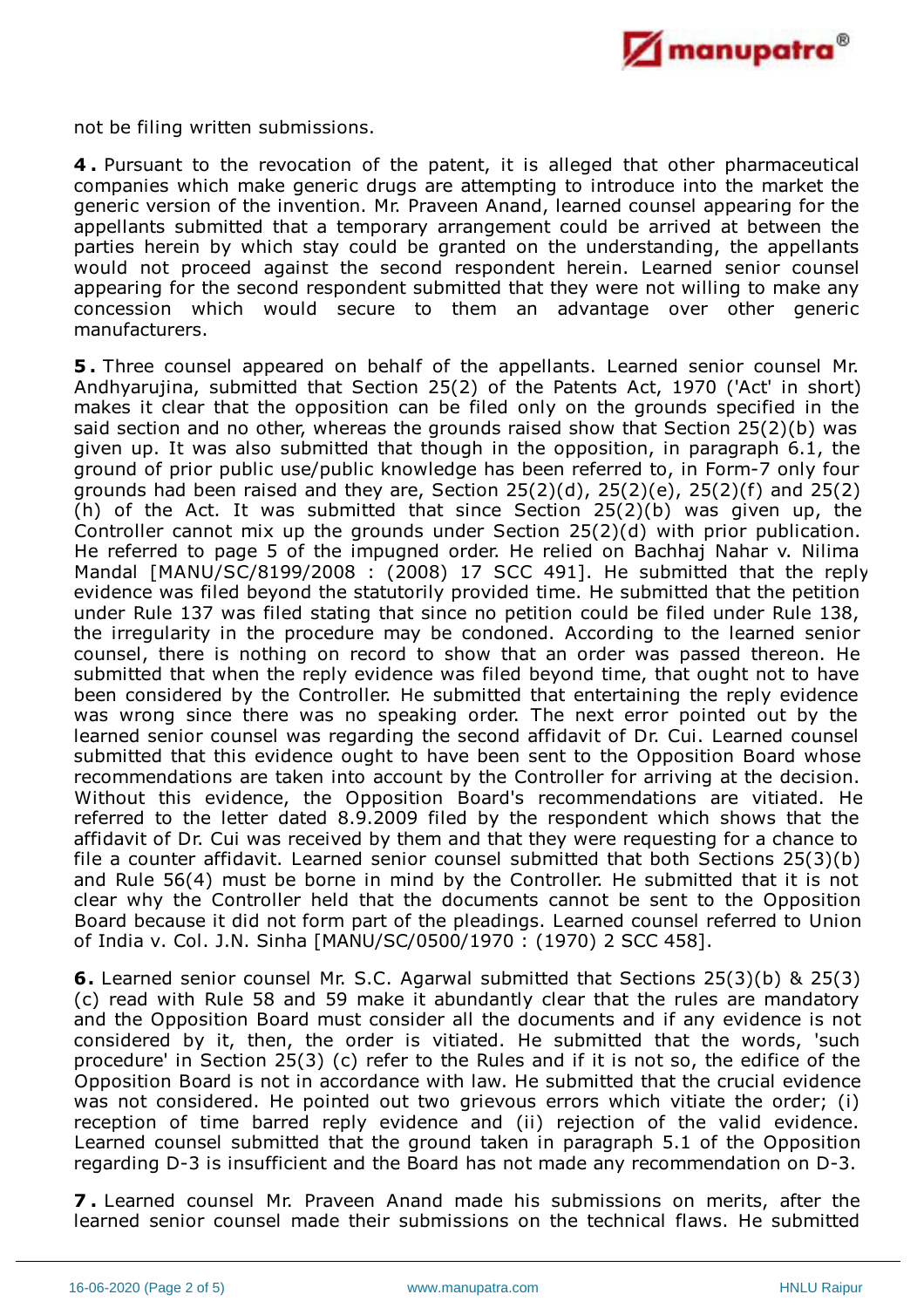

that the patent has been on the Register for five years and anticipation is not a ground for attack since novelty is admitted. Learned counsel referred to prior publication D-1, D-2 and D-3 and submitted that the opposition fails for not describing who is the person skilled in the art. He submitted that in D-1, there was a teaching on Pyrrole substituted indolinone compound and the alleged obviousness is only a hindsight obviousness. Learned counsel submitted that all the teachings are towards necessity of having a bridge and the teachings are completely against the invention. Learned counsel submitted that if one sees the reply, it is clear that there are shifting stands with regard to the closest prior art and the opponent is confused. He submitted that there is no pleading of combinatorial library. He submitted that comparative data has been given to ISR and that is available. He submitted that selection of lead compounds may give unexpected results. There was commercial success and the invention addressed a long felt need. The Controller had grievously erred in allowing the opposition without considering any of these aspects.

**8 .** In response, Mr. P.S. Raman, learned senior counsel appearing for the second respondent submitted that it was not open to the appellant to raise all these grounds since they were all available to the appellant in the first round of litigation, but they restricted their challenge only to non-furnishing of Opposition Board's recommendations. It is not open to them to now raise these grounds regarding Section 25(2)(b), reception of reply evidence, non-forwarding of affidavit of Dr. Cui, etc. He submitted that the reply evidence consisted of two affidavits and the second affidavit of Dr. Cui was filed only in response to the reply affidavit. He submitted that 2nd Dr. Cui affidavit was filed with covering letter and not with a petition. He submitted that though the Controller felt that Dr. Cui affidavit was not filed in accordance with law, he has considered it because public interest required that all evidence be received. Therefore, there is no fault on the part of the Controller. Learned counsel submitted that if the ground regarding non-forwarding of the 2nd Dr. Cui affidavit has to be accepted, then a fresh Opposition Board ought to be constituted. This was not the order of the Hon'ble Supreme Court. Therefore, the Controller had totally complied with the directions of the Supreme Court. He submitted that the appellant cannot restrict the issue to four grounds raised in the statement of case. The requirement of pleadings is only to put the opponent on notice of the grounds the appellant should meet and the ground regarding prior publication has been categorically raised by the opponent. Learned counsel submitted paragraphs 5.1.3 and 5.1.4 clearly describe who is the person skilled in the art and no one can be taken by surprise regarding prior publication. It is there in the pleadings and Dr. Cui affidavit also relates to D1 to D3. Learned counsel submitted that while R-58 dealing with reply contains a clause which provides that if no evidence is filed within a period of two months from the date of receipt of the opponent's pleadings and evidence, the patent shall be deemed to be revoked, there is no such in terrorem clause in R. 59. Taking any additional evidence will not vitiate the order, unless it violates the principles of natural justice.

**9.** In reply, Mr. Praveen Anand, learned counsel for the appellant gave an undertaking on behalf of the appellant that the appellant will not press this patent against CIPLA till the appeal is disposed of.

**10.** At this stage, Mr. P.S. Raman, learned senior counsel appearing for the second respondent submitted that the interim order passed by this Board on the earlier date of hearing was that 'the impugned order shall be kept in abeyance only as regards the removal of the patents from the Register', whereas on that date, the Registrar had recorded revocation and therefore, in strict sense, there was nothing to be stayed.

11. In view of the last submission made by Mr. P.S. Raman, we sought a clarification from the Deputy Controller of Patents and Designs, Delhi who replied that "it is further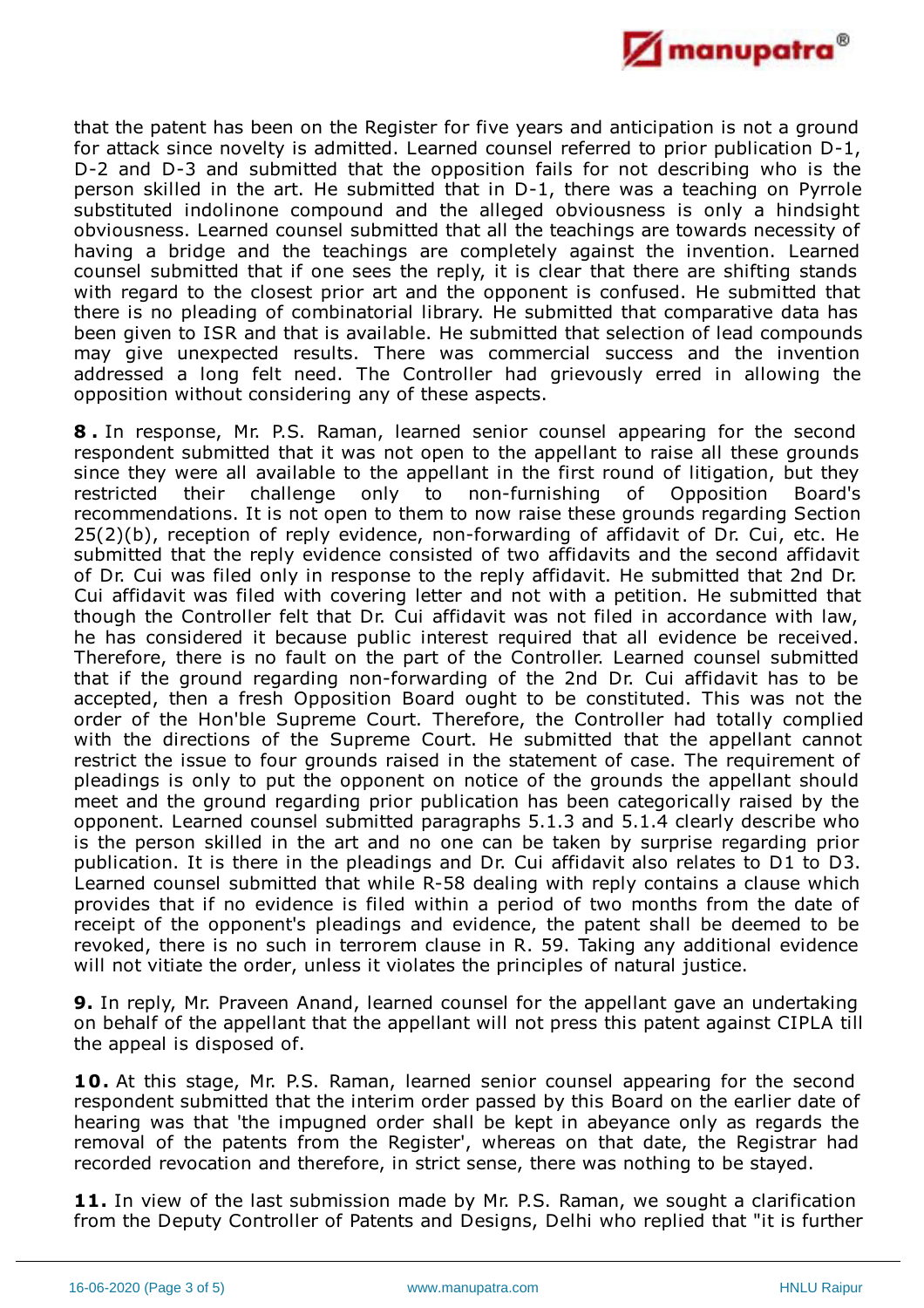

clarified if any patent is revoked by the Controller, IPAB or by any Court the entries are made in the electronic register about the same as per the order and status of the case is corrected as Revoked or ceased without removing the details of the patent from the register". Therefore, it is clear that the patent with its number will remain on the Register and along side an endorsement is made to the effect that it has been revoked or ceased as the case may be.

**12.** In deciding the prayer of stay, the conditions that normally prevail upon the authority while deciding an Order XXXIX CPC petition will be more or less applicable to us and we should be prima facie convinced that the party seeking stay has made out a case and we should also see whether irreparable injury or hardship will occur.

**13.** Union of India v. Col. J.N. Sinha [MANU/SC/0500/1970 : (1970) 2 SCC 458] was cited to support the appellant's case that the rules of natural justice can operate only in areas not covered by any law and they do not supplant law but supplement it. Bachhaj Nahar v. Nilima Mandal [MANU/SC/8199/2008 : (2008) 17 SCC 491] was cited in support of their case that no amount of evidence can be looked into upon a plea which was never put forward in the pleadings and that the Court cannot make up a case not pleaded. But in the same case, the Hon'ble Supreme Court has stated that the case not specifically pleaded can be considered where the pleadings in substance, though not in specific terms, contain the necessary averments and the parties were conscious of the plea put forward. Therefore, the fact that in the statement of case certain grounds were taken and certain grounds were not taken will not clinch the issue, if in the body of opposition, the opponent had in clear and categorical terms raised the objection against the grant of patent. Therefore, this issue relating to Section 25(2)(b) will not prevail with us at this stage of grant of stay.

14. The opponent can file reply evidence and it was filed and it was accompanied by a petition under Rules 137 and 138 of the Patents Rules. The reply evidence contains the affidavit of Dr. Rao and affidavit of Mr. Manjinder Singh. The second Dr. Cui affidavit relates totally to the affidavit of Mr. Manjinder Singh and that of Dr. Rao. The appellant who is aggrieved by the non-forwarding of the second Dr. Cui affidavit has lost sight of the fact that the relevance of the second Dr. Cui affidavit arises only if the reply evidence is taken on file and not otherwise. Further, Rule 59 relating to reply evidence does not contain any in terrorem clause and at this stage, we are not inclined to grant stay on this ground alone.

**15.** Now, we come to the orders passed by the Hon'ble Delhi High Court and the Hon'ble Supreme Court which have great relevance for establishing prima facie case. First is W.P. No. 6361 of 2012, where order was passed on 8.10.2012. The counsel for the appellant herein had urged before the Delhi High Court in this case that the order dated 24.9.2012 must be set aside 'on the short ground that it takes into account the recommendations of the Opposition Board (in short, the Board), a copy of which is not supplied to the petitioner'. It was further submitted before the Delhi High Court that the entire challenge qua the impugned order 'is pivoted on this ground, i.e., the breach of natural justice'. Learned Single Judge of the Delhi High Court was not convinced by the respondent's argument that the Opposition Board's recommendations need not be furnished. Therefore, on a prima facie view of section 25(4), an order was passed that the respondent shall not take any steps towards marketing any drug till 15.12.2012. Then, the matter went to the Division Bench at the instance of the respondent herein who was aggrieved by the direction not to market the drug. This was dismissed by the Hon'ble Division Bench of Delhi High Court. The respondent approached the Supreme Court. The order of the Hon'ble Supreme Court again reiterated the fact that the controversy is on the non-furnishing of a copy of recommendations of the statutory Board, since it was noticed that the Controller had